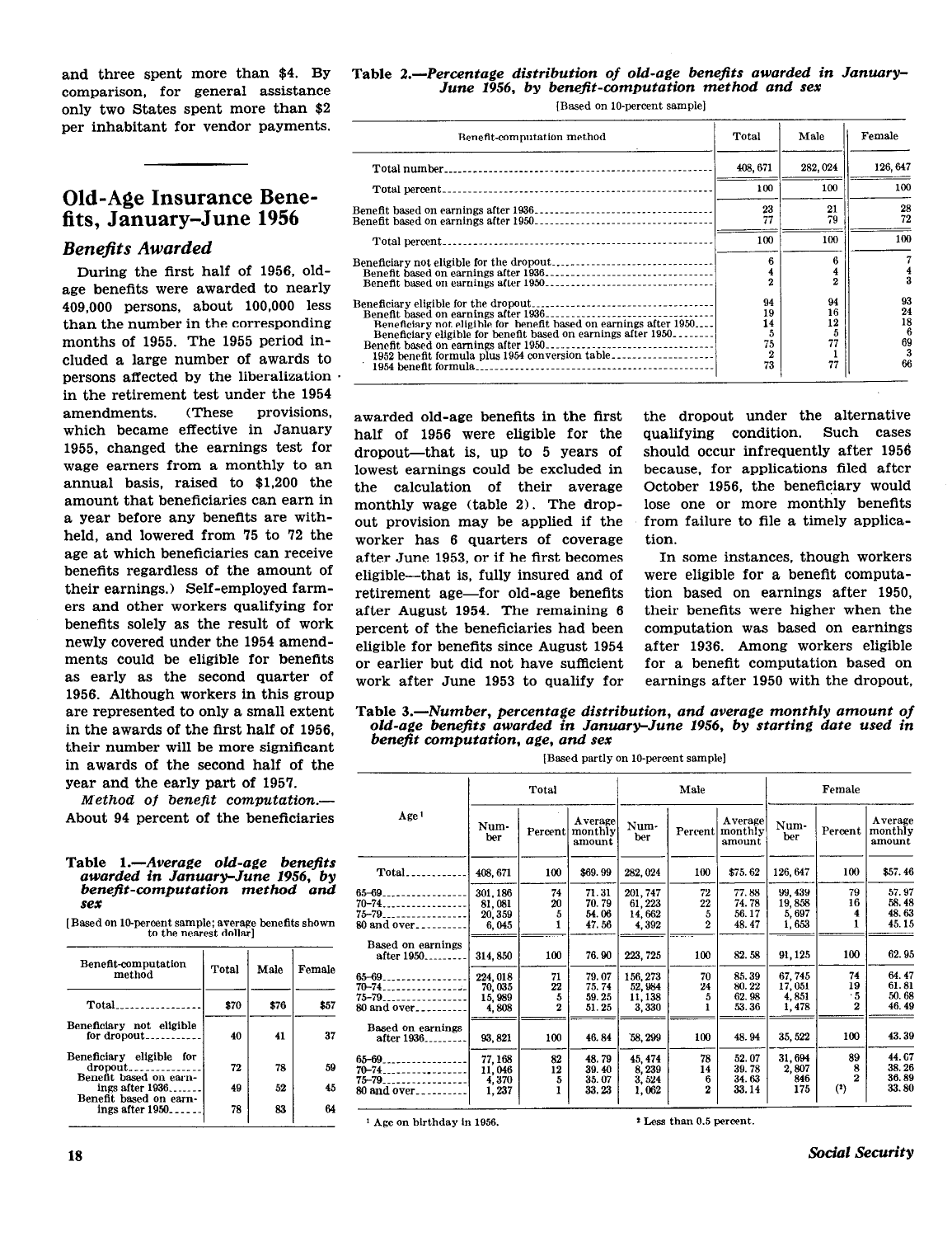the beneflt was higher for about '7 percent when earnings after 1936 were used (for men, 6 percent; for women, 8 percent). Data for 1955 showed about the same proportions. Future trends in the number of awards under the different benefit formulas are not clear cut, but awards based on earnings after 1936 will probably be made for many years to come. There are several reasons:

(1) Persons who do not have 6 quarters of coverage after 1950 are eligible only for a computation based on earnings after 1936. Among persons eligible for a dropout computation to whom an old-age benefit computed with a 1936 starting date was awarded in the first half of 1956, less than one-fourth were eligible for a 1950 starting-date computation. TYPical of the group permanently insured but not having 6 quarters of coverage after 1950 are disabled persons and women who left the labor force when middle-aged or younger. Some of these individuals will not reach retirement age for many years. Hence, awards will be made for many years to individuals qualified only for a benefit computation based on earnings after 1936.

(2) Benefits based on earnings after 1936 are computed by means of the 1939 benefit formula and then increased by use of a conversion table, but benefits based on earnings after 1950 are computed either by means of the 1952 formula, increased by use of a conversion table, or by means of the 1954 formula. When the average monthly wage is the same whether based on earnings after 1936 or after 1950, the 1936 starting-date computation produces higher benefit amounts. If earnings are low, the computation for an average monthly wage based on earnings after 1936 may result in a higher benefit than the computation for a substantially higher average monthly wage based on earnings after 1950. By 1962, the benefit resulting from a 1936 startingdate computation may exceed the benefit from a 1950 starting-date computation even though there were no earnings before 1951.

(3) A computation based on earnings after 1936 must be considered for every individual except those who at-

#### Table &-Number, percentage distribution, and average monthly amount of old-age benefits awarded in January-June 1956 to beneficiaries eligible for the dropout,  $\frac{1}{x}$  by starting date used in benefit computation, age, and sex

|                                                                   |                                       | Total              |                                  |                                       | Male               |                                   |                                     | Female             |                                  |  |  |
|-------------------------------------------------------------------|---------------------------------------|--------------------|----------------------------------|---------------------------------------|--------------------|-----------------------------------|-------------------------------------|--------------------|----------------------------------|--|--|
| Age <sup>2</sup>                                                  | Num-<br>ber                           | Percent            | Average<br>monthly<br>amount     | Num-<br>ber                           | Percent            | Average<br>monthly<br>amount      | Num-<br>ber                         | Percent            | Average<br>monthly<br>amount     |  |  |
| Total                                                             | 382, 565                              | 100                | \$72.06                          | 264, 673                              | 100                | \$77.87                           | 117,892                             | 100                | \$59.00                          |  |  |
| $65 - 69$<br>$70 - 74$<br>$75 - 79$<br>80 and over                | 289,803<br>71, 552<br>16,591<br>4,619 | 76<br>19<br>4<br>ı | 72.50<br>74.84<br>58.15<br>51.23 | 194, 459<br>54,789<br>12,038<br>3,387 | 73<br>21<br>5<br>1 | 79.17<br>78.66<br>60.49<br>52.32  | 95, 344<br>16,763<br>4,553<br>1,232 | 81<br>14<br>4<br>1 | 58.88<br>62.38<br>51.98<br>48.24 |  |  |
| Based on earnings<br>after 1950 <sub>--------</sub>               | 305, 769                              | 100                | 77.86                            | 218, 154                              | 100                | 83.47                             | 87, 615                             | 100                | 63.90                            |  |  |
| $65 - 69$<br>$70 - 74$<br>$75 - 79$  <br>80 and over              | 220, 770<br>66.304<br>14,600<br>4,095 | 72<br>$22\,$<br>5  | 79.50<br>77.56<br>61.24<br>53.80 | 154 392<br>50, 523<br>10,350<br>2,889 | 71<br>23<br>5<br>1 | 85.75<br>81.89<br>64.74<br>55, 96 | 66,378<br>15,781<br>4,250<br>1,206  | 76<br>18<br>5<br>Ŧ | 64.95<br>63.67<br>52.73<br>48.63 |  |  |
| Based on earnings<br>after 1936                                   | 76,796                                | 100                | 48.95                            | 46.519                                | 100                | 51.64                             | 30, 277                             | 100                | 44.81                            |  |  |
| $65 - 69$<br>$70 - 74$<br>$75 - 79$<br>$80$ and $over_{\text{2}}$ | 69,033<br>5, 248<br>1,991<br>524      | 90<br>7<br>3       | 50.11<br>40.57<br>35.50<br>31.13 | 40,067<br>4,266<br>1,688<br>498       | 86<br>9<br>4<br>1  | 53.82<br>40.33<br>34.44<br>31.19  | 28.966<br>982<br>303<br>26          | 96<br>3<br>(3)     | 44.97<br>41.61<br>41.40<br>30.00 |  |  |

[Based on lo-percent sample]

 $1$  Beneficiaries cligible for the exclusion of up to 5 years of lowest earnings in the calculation of the aver-age monthly wage.

\* Age on birthday in 1956. <sup>3</sup> Less than 0.5 percent.

Table &-Number and percentage distribution of old-age benefits awarded in January-June 1956, by starting date used in benefit computation, amount of monthly benefit, and sex

|  |  | [Based partly on 10-percent sample] |  |
|--|--|-------------------------------------|--|
|--|--|-------------------------------------|--|

| Amount of monthly benefit                       | Total    |         | Male     |         | Female   |              |
|-------------------------------------------------|----------|---------|----------|---------|----------|--------------|
|                                                 | Number   | Percent | Number   | Percent | Number   | Percent      |
| Total                                           | 408.671  | 100     | 282, 024 | 100     | 126, 647 | 100          |
| \$30.00<br>--------------------------           | 58, 204  | 14      | 31.263   | 11      | 26, 941  | 21           |
| $30.10 - 39.90$                                 | 24.653   | 6       | 12.593   | 4       | 12,060   | 10           |
| 40.00~49.90                                     | 24, 645  | 6       | 13,177   | 5       | 11,468   | 9            |
| $50.00 - 59.90$                                 | 28.298   | 7       | 15,763   | 6       | 12.535   | 10           |
|                                                 | 56, 670  | 14      | 31.639   | 11      | 25, 031  | 20           |
| $70.00 - 79.90$                                 | 50.203   | 12      | 31,969   | 11      | 18.234   | 14           |
| $80.00 - 89.90$ ,                               | 42, 553  | 10      | 32, 591  | 12      | 9,962    | 8            |
| $90.00 - 99.90$                                 | 61,402   | 15      | 54, 582  | 19      | 6,820    | 5            |
| $100.00 - 108.50$                               | 62,043   | 15      | 58.447   | 21      | 3.596    | 3            |
|                                                 |          |         |          |         |          |              |
| $A$ verage benefit                              | \$69.99  |         | \$75.62  |         | \$57.46  |              |
| Based on earnings after 1950                    | 314, 850 | 100     | 223, 725 | 100     | 91.125   | 100          |
| $$30.00$                                        | 24.657   | 8       | 11.210   | 5       | 13.447   | 15           |
| 30.10-39.90 <sub>-----</sub> ------------------ | 14, 774  | 5       | 7,473    | 3       | 7,301    | 8            |
| $40.00 - 49.90$                                 | 12.658   | 4       | 6.759    | 3       | 5,899    | 6            |
|                                                 |          |         | 7.088    | 3       | 6.830    | 7            |
| $50.00 - 59.90$                                 | 13.918   | 4       |          |         |          |              |
| $60.00 - 69.90$                                 | 45, 181  | 14      | 23, 916  | 11      | 21, 265  | 23           |
| $70.00 - 79.90$ ,                               | 41.940   | 13      | 25, 614  | 11      | 16,326   | 18           |
| $80.00 - 89.90$                                 | 38, 277  | 12      | 28, 636  | 13      | 9.641    | 11           |
| $90.00 - 99.90$                                 | 61.402   | 20      | 54.582   | 24      | 6,820    | 7            |
| $100.00 - 108.50$                               | 62.043   | 20      | 58.447   | 26      | 3,596    | 4            |
| Average benefit                                 | \$76.90  |         | \$82.58  |         | \$62.95  |              |
| Based on earnings after 1936                    | 93.821   | 100     | 58, 299  | 100     | 35, 522  | 100          |
| --------------------------<br>\$30.00           | 33, 547  | 36      | 20.053   | 34      | 13.494   | 38           |
| $30.10 - 39.90$                                 | 9,879    | 11      | 5,120    | 9       | 4,759    | 13           |
| $40.00 - 49.90$                                 | 11.987   | 13      | 6,418    | 11      | 5,569    | 16           |
| $50.00 - 59.90 - 200$                           | 14.380   | 15      | 8,675    | 15      | 5.705    | 16           |
| $60.00 - 69.90$                                 | 11,489   | 12      | 7,723    | 13      | 3.766    | 11           |
| $70.00 - 79.90$ ,                               | 8,263    | 9       | 6,355    | 11      | 1,908    | 5            |
| $80.00 - 88.50$                                 | 4,276    | 5       | 3,955    | 7       | 321      | $\mathbf{r}$ |
| $Average benefit \dots \dots \dots \dots \dots$ | \$46.84  |         | \$48.94  |         | \$43.39  |              |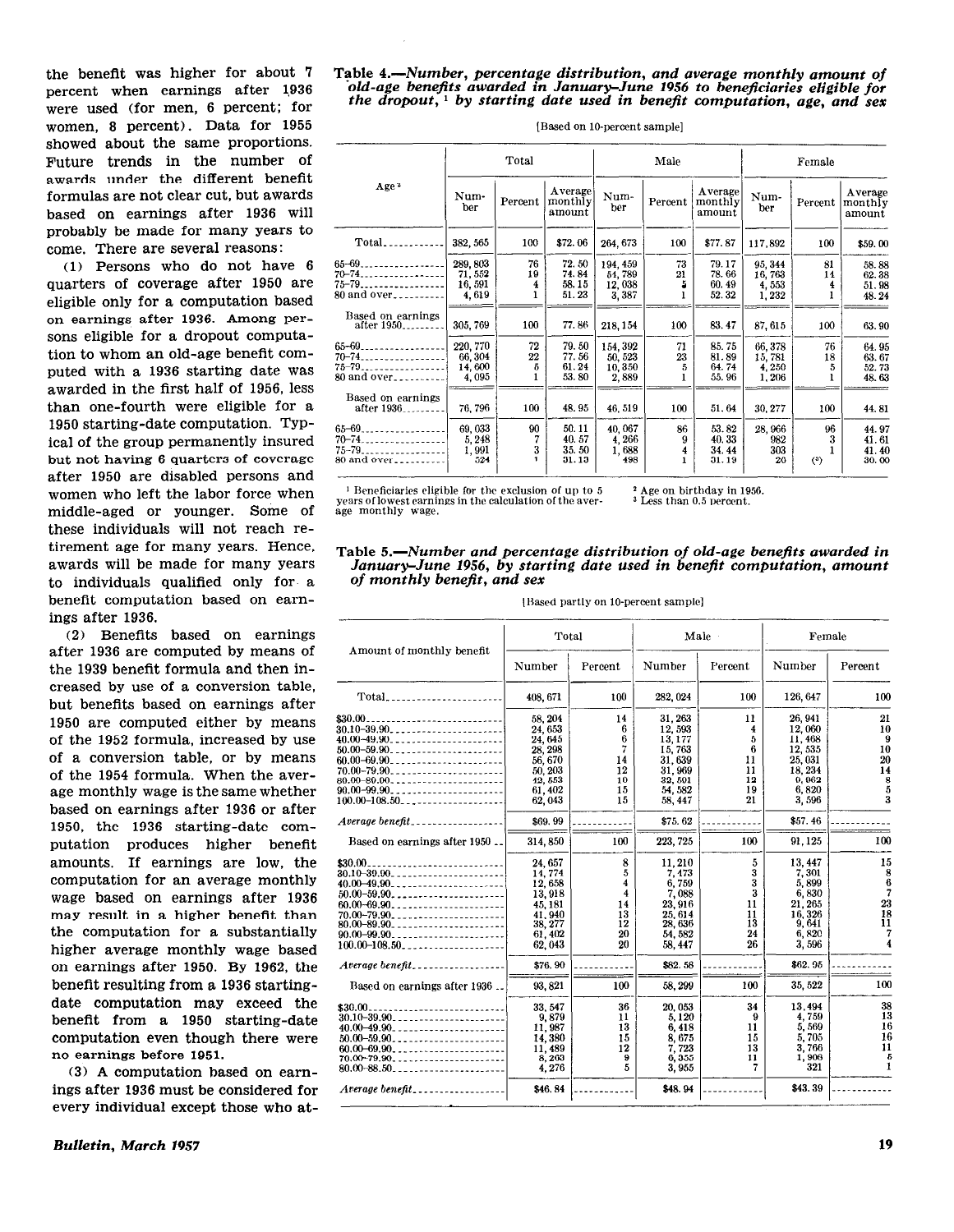tain age 22 after 1950 (and have 6 quarters of coverage after 1950). Hence the 1936 starting-date computation will be a possibility, under present law, until about the year 2000 -when everyone attaining age 22 before 1951 will have reached at least age 72.

For some workers eligible for a benefit computation under the 1954 formula, the dropout of years with low earnings does not produce a significant increase in the average monthly wage. If the worker had low earnings, it is often to his advantage to apply the 1952 benefit formula to the average monthly wage, calculated without the dropout, and to increase the resulting amount by means of the conversion table. Of those workers eligible for a benefit computation based on earnings after 1950 with the dropout, about 2 percent were awarded higher old-age insurance benefits under this alternative method of

Table 7.—Number and average monthly amount of old-age benefits in currentpayment status at the end of each half year, by starting date used in benefit computation, June 1954-June 1956

| Total                                                                    |                                         |                                             | Based on earnings after 1950               |                                             |                                                     | Based on earnings<br>after 1936           |                                             |
|--------------------------------------------------------------------------|-----------------------------------------|---------------------------------------------|--------------------------------------------|---------------------------------------------|-----------------------------------------------------|-------------------------------------------|---------------------------------------------|
| Half year<br>ending-                                                     | Number                                  | A verage<br>monthly<br>amount               | Number                                     | Average<br>monthly<br>amount                | As percent<br>of all old-<br>age bene-<br>ficiaries | Number                                    | Average<br>monthly<br>amount                |
| une 1954.<br>December 1954.<br>une 1955.<br>December 1955.<br>'une 1956. | 3,519<br>3.775<br>4.215<br>474<br>4.732 | \$51.81<br>59.14<br>61.03<br>61.90<br>62.76 | 1.026<br>$-260$<br>1.683<br>1.932<br>2.196 | \$64.86<br>73.81<br>75.01<br>75.10<br>75.46 | 29<br>33<br>40<br>43<br>46                          | 2,494<br>2,515<br>2,532<br>2.542<br>2,536 | \$46.44<br>51.80<br>51.74<br>51.87<br>51.76 |

[Numbers in thousands]

computation (for men, 1 percent; for women, 5 percent). These proportions are roughly half those for 1955 award data. Future trends appear dependent on two conditions:

 $(1)$  Earnings in at least 2 of the years between the starting date and the closing date used in the benefit computation are required to obtain

Table 6.—Number and percentage distribution of old-age benefits awarded in January-June 1956 to beneficiaries eligible for the dropout, <sup>1</sup> by starting date used in benefit computation, amount of monthly benefit, and sex [Based on 10-percent sample]

| Amount of monthly benefit               | Total    |         | Male     |         | Female   |         |
|-----------------------------------------|----------|---------|----------|---------|----------|---------|
|                                         | Number   | Percent | Number   | Percent | Number   | Percent |
|                                         | 382, 565 | 100     | 264, 673 | 100     | 117, 892 | 100     |
| \$30.00.                                | 43.259   | 11      | 22,035   | 8       | 21.224   | 18      |
| $30.10 - 39.90$                         | 21.296   | 6       | 10,386   | 4       | 10.910   | 9       |
| 40.00-49.90                             | 22,538   | 6       | 11.645   | 4       | 10.893   | 9       |
| $50.00 - 59.90 - 59.0$                  | 26, 313  | 7       | 14, 261  | 5       | 12,052   | 10      |
| $60.00 - 69.90$                         | 54.891   | 14      | 30, 280  | 11      | 24, 611  | 21      |
| $70.00 - 79.90$ , ,,,,,,,,,,,,,,,,,,,,, | 49.129   | 13      | 31, 182  | 12      | 17.947   | 15      |
| $80.00 - 89.90$                         | 41, 991  | 11      | 32, 121  | 12      | 9.870    |         |
| $90.00 - 99.90$                         | 61,105   | 16      | 54, 316  | 21      | 6,789    |         |
| $100.00 - 108.50$                       | 62,043   | 16      | 58, 447  | 22      | 3,596    | å       |
| Average benefit                         | \$72.06  |         | \$77.87  |         | \$59.00  |         |
| Based on earnings after 1950            | 305, 769 | 100     | 218.154  | 100     | 87, 615  | 100     |
| \$30.00.                                | 20, 462  | 7       | 8.991    | 4       | 11, 471  | 13      |
| $30.10 - 39.90$                         | 13, 220  | 4       | 6,543    | 3       | 6,677    | 8       |
| 40.00-49.90                             | 12,178   | 4       | 6.473    | 3       | 5,705    |         |
| $50.00 - 59.90$                         | 13,458   | 4       | 6,802    | 3       | 6.656    | 8       |
| $60.00 - 69.90$                         | 44.067   | 14      | 23.078   | 11      | 20, 989  | 24      |
| $70.00 - 79.90$                         | 41, 296  | 14      | 25, 144  | 12      | 16,152   | 18      |
| $80.00 - 89.90$                         | 37.940   | 12      | 28,360   | 13      | 9,580    | 11      |
| $90.00 - 99.90$                         | 61.105   | 20      | 54,316   | 25      | 6,789    |         |
| $100.00 - 108.50$                       | 62.043   | 20      | 58, 447  | 27      | 3,596    |         |
|                                         | \$77.86  |         | \$83.47  |         | \$63.90  |         |
| Based on earnings after 1936            | 76, 796  | 100     | 46, 519  | 100     | 30, 277  | 100     |
| \$30.00<br>------------------------     | 22.797   | 30      | 13.044   | 28      | 9,753    | 32      |
| $30.10 - 39.90$                         | 8.076    | 11      | 3.843    | 8       | 4,233    | 14      |
| $40.00 - 49.90$ ,                       | 10,360   | 13      | 5.172    | 11      | 5.188    | 17      |
| 50.00-59.90                             | 12,855   | 17      | 7.459    | 16      | 5,396    | 18      |
| $60.00 - 69.90$                         | 10.824   | 14      | 7.202    | 15      | 3,622    | 12      |
| $70.00 - 79.90 - 79.90 - 79.90$         | 7,833    | 10      | 6,038    | 13      | 1,795    |         |
| $80.00 - 88.50$                         | 4.051    | 5       | 3.761    | 8       | 290      |         |
| $A \textit{verage benefit}$             | \$48.95  |         | \$51.64  |         | \$44.81  |         |

<sup>1</sup> Beneficiaries eligible for the exclusion of up to 5 years of lowest earnings in the calculation of the average monthly wage.

the highest possible benefit (except when the special closing date of July 1, 1956, is used). The full dropout of 5 years will not be operative, therefore, until 7 years have elapsed after 1950-that is, until 1958. For computations with a closing date of January 1, 1955, for example, only 2 years were dropped. As the number of years that are dropped increases, it is reasonable to expect a greater difference between the average monthly wage based on the 2 remaining years and that based on all years after 1950. Hence, in the next few years, further decreases in the proportion of awards based on the computation using the 1952 formula plus the conversion table computation are to be expected.

(2) In the more distant future, however, the proportion of awards with higher benefits determined by using the 1952 formula plus the conversion table will probably increase. As the number of years elapsed after 1950 goes up, the relative effect on the average monthly wage of a 5-year dropout will be less and less. The years dropped out may not increase the resulting average monthly wage enough to offset the advantage of the conversion table-even if the years dropped are years without any earnings.

Age distribution.—Persons aged 65-69 made up 74 percent of all those awarded old-age benefits in the first 6 months of 1956. For benefits based on earnings after 1950, that age group represented 71 percent of the total, and for benefits based on earnings after 1936, 82 percent (table 3). As in the past, many persons in the latter group had no current earnings